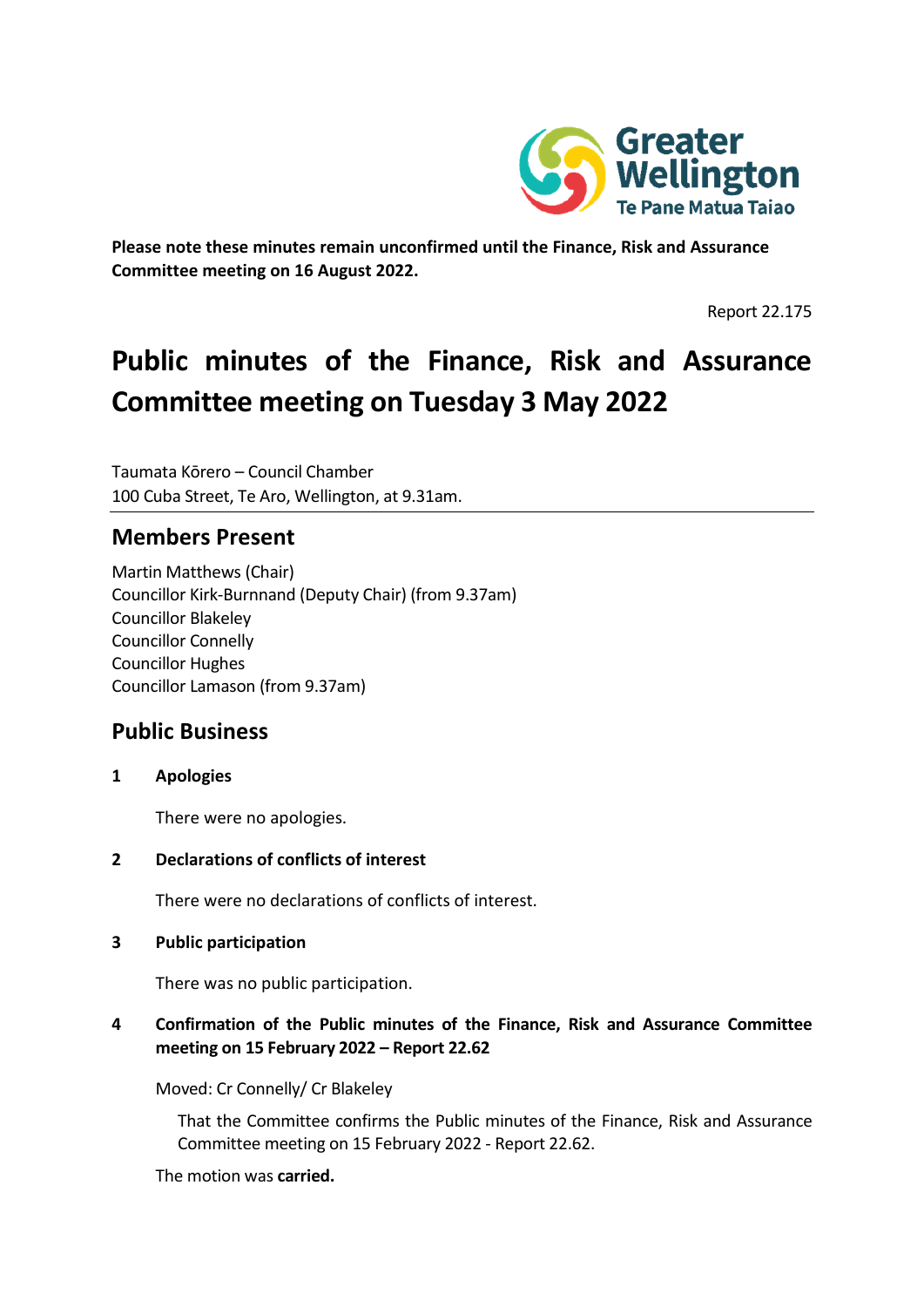## **5 Confirmation of the Public Excluded minutes of the Finance, Risk and Assurance Committee meeting on 15 February 2022 – Report PE22.61**

Moved: Cr Hughes / Cr Connelly

That the Committee confirms the Public minutes of the Finance, Risk and Assurance Committee meeting on 15 February 2022 - Report PE22.61.

The motion was **carried.**

**6 Update on progress of action items from previous Finance, Risk and Assurance Committee meetings – May 2022 – Report 22.154** [For Information]

Alison Trustrum-Rainey, Chief Financial Officer, and Shaun Andrewartha, Manager, Environmental Regulation, spoke to the report.

**7 Quarterly Finance Update – Quarter 3 – Report 22.170** [For Information]

Alison Trustrum-Rainey, Chief Financial Officer, spoke to the report.

#### **8 Risk Management Update – Report 22.173** [For Information]

David Nalder, Risk Advisor, spoke to the report.

**Noted:** The Committee requested that consideration be given to connecting the work of the Risk Programme and that of the Business Assurance Programme.

#### **9 Business Assurance Update – Report 22.172** [For Information]

Vaughan Harrison, Partner, PricewaterhouseCoopers, spoke to the report.

**Noted:** The Committee requested that officers provide a report to the Committee at its next meeting, regarding Greater Wellington's own regulatory compliance performance. The Committee Chair advised that Cr Connelly will work with officers, on behalf of the Committee, to ensure the report covers items of significance to the Committee.

## **10 Health, Safety and Wellbeing Update – Report 22.158** [For Information]

Mike Ward, Senior Health and Safety Advisor, spoke to the report.

The meeting adjourned at 11.01am, at the conclusion of the above item, and resumed at 11.15am.

## **11 Harbour Management – Risk and Compliance Update – May 2022 – Report 22.136** [For Information]

Grant Nalder, Harbour Master, spoke to the report.

**Noted:** The Committee requested that the conversations regarding addressing concerns related to Mana bridge jumping are revisited between the Council Chair and the Mayor of Porirua City Council.

**12 Greater Wellington Regional Council Audit Plan for year ended 30 June 2022 – Report 22.161** [For Information]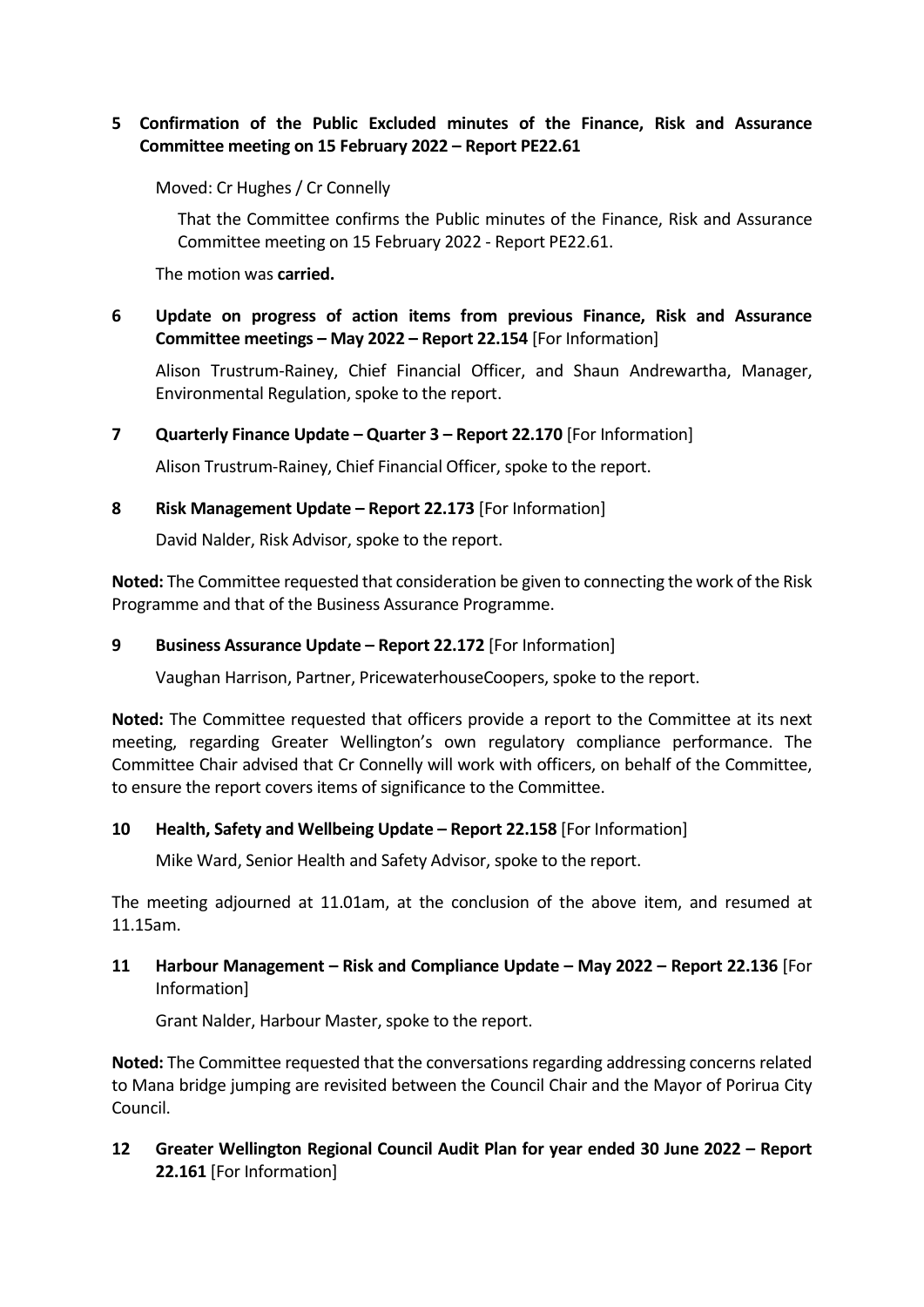Ashwin Pai, Financial Controller, spoke to the report.

**13 Fair Value Assessment of Property Plan and Equipment – Report 22.162** [For Information] Alison Trustrum-Rainey, Chief Financial Officer, spoke to the report.

Moved: Cr Blakeley / Cr Lamason

That the Committee endorses the process for setting materiality for the fair value assessment of property, plant and equipment outlined in this report, including a materiality threshold of ten percent.

The motion was **carried.**

**14 Optimus Update – May 2022 – Report 22.167** [For Information]

Jenni Horton, Optimus ERP Project Manager, spoke to the report.

**15 Holidays Act Remediation Project Update – Report 22.159** [For Information]

Alison Trustrum-Rainey, Chief Financial Officer, spoke to the report.

# **Resolution to exclude the public**

#### **16 Resolution to exclude the public – Report 22.174**

Moved: Cr Lamason / Cr Kirk-Burnnand

That the Committee excludes the public from the following parts of the proceedings of this meeting, namely:–

Cyber Security Roadmap Update – May 2022 – Report PE22.171

The general subject of each matter to be considered while the public is excluded, the reasons for passing this resolution in relation to each matter, and the specific ground/s under section 48)1 of the Local Government Official Information and Meetings Act 1987 (the Act) for the passing of this resolution are as follows:

| Cyber Security Roadmap Update - May 2022 - Report PE22.171                                                                                                                                                                                                                                                                                                                           |                                                                                                                                                                                                                         |
|--------------------------------------------------------------------------------------------------------------------------------------------------------------------------------------------------------------------------------------------------------------------------------------------------------------------------------------------------------------------------------------|-------------------------------------------------------------------------------------------------------------------------------------------------------------------------------------------------------------------------|
| Reason/s for passing this resolution in<br>relation to each matter                                                                                                                                                                                                                                                                                                                   | Ground/s under section 48(1) for the<br>passing of this resolution                                                                                                                                                      |
| The report contains information about<br>Greater Wellington's cyber security<br>status. Release of this information<br>exposes Greater Wellington to cyber-<br>attack threats by making it easier for the<br>public to know our cyber security status.<br>It is necessary for Greater Wellington to<br>exclude the information contained in<br>this report from the public domain to | The public conduct of this part of the<br>meeting is excluded as per section<br>$7(2)(j)$ of the Act – to prevent the<br>disclosure of use of official information<br>improper gain<br>tor<br>or improper<br>advantage. |